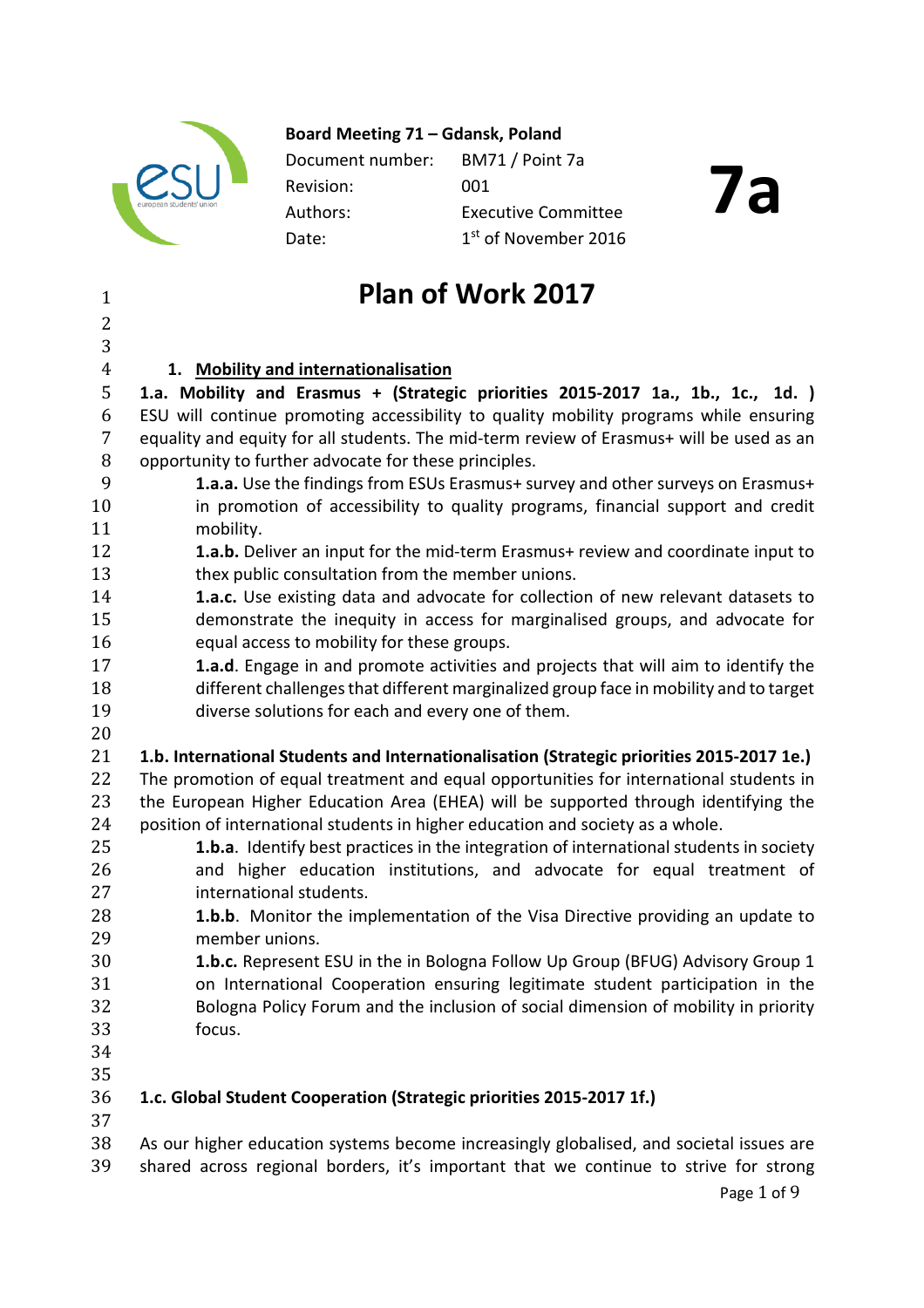#### Board Meeting 71 – Gdansk, Poland

- 40 worldwide cooperation with other student movements, in order to build cooperation and<br>41 Solidarity in facing the challenges these changes present. For example, a strong united 41 solidarity in facing the challenges these changes present. For example, a strong united<br>42 voice of students in global agendas such as the sustainable development goals (SDG) is 42 voice of students in global agendas such as the sustainable development goals (SDG) is<br>43 crucial. Cooperation worldwide will continue to focus on using shared struggles to develop 43 crucial. Cooperation worldwide will continue to focus on using shared struggles to develop<br>44 common campaigns and facilitate the building of relationships. common campaigns and facilitate the building of relationships.
- 45<br>46
- 46 **1.c.a.** Support the development of global student cooperation, including 47 earticipating in and facilitating global campaigns, such as Fund our future<br>48 **1.c.b.** Monitor and promote the SDG, in particular SDG4, and supp
- 48 **1.c.b.** Monitor and promote the SDG, in particular SDG4, and support and 49 49 encourage member unions to do the same.<br>50 **1.c.c.** Advocate for the implementation
- 50 **1.c.c.** Advocate for the implementation of, and promote the importance of 51 51 education for sustainable development, supporting member unions to do the 52 same.
- 53
- 54
- 55<br>56

### 56 **2. Social dimension**

57<br>58 58 **2.a. Social dimension in a nutshell (Strategic priorities 2015-2017 2a.)** 59 According to ESU policy, the social dimension needs to be the starting point on which<br>60 strategies, visions and decisions should be built upon, but it is increasingly treated as side 60 strategies, visions and decisions should be built upon, but it is increasingly treated as side 61 aspect within the higher education environment. In order to promote the student point 62 of view on social dimension. ESU needs to redefine its own understanding.

62 of view on social dimension, ESU needs to redefine its own understanding.<br>63 **2.a.a**. A *social dimension in a nutshell* factsheet will be produced to facilitat 63 **2.a.a**. A *social dimension in a nutshell* factsheet will be produced to facilitate the work of 64 the Executive Committee to integrate the social dimension from a student perspective in<br>65 all areas of higher education. 65 all areas of higher education.<br>66 **2.a.b**. A *basics of socid* 

66 **2.a.b**. A *basics of social dimension* session will be provided at the ESC 33 lining out the importance of the social dimension for other working areas.

68

69 **2.b. Social Dimension as a policy priority (Strategic priorities 2015-2017 2a., 2b.)** 70 ESU needs to play a crucial role in safeguarding social dimension as a priority in the BFUG<br>71 as no specific Working Group (WG) is foreseen to tackle the Social Dimension. Special 71 as no specific Working Group (WG) is foreseen to tackle the Social Dimension. Special<br>72 attention has to be paid to the WG1 on Monitoring and the WG2 on Implementation. On 72 attention has to be paid to the WG1 on Monitoring and the WG2 on Implementation. On<br>73 the EU level, the position of the social dimension in the revision of the Modernisation 73 the EU level, the position of the social dimension in the revision of the Modernisation<br>74 Agenda shall be emphasized. 74 Agenda shall be emphasized.<br>75 **2.b.a**. Support the col

- 75 **2.b.a**. Support the collection of the needed data for the Implementation Report 76 2018, especially through a survey linked to Bologna with Student Eyes.<br>77 **2.b.b.** Assure that that the social dimension priority from th
- **2.b.b.** Assure that that the social dimension priority from the Yerevan<br>78 Communique is adequately reflected in the agenda of WG on Implementation. 78 Communique is adequately reflected in the agenda of WG on Implementation.<br>79 **2.b.c.** Co-organise and participate in events related to the follow-up of the soc
- 79 **2.b.c.** Co-organise and participate in events related to the follow-up of the social 80 dimension strategy from the ministerial conference Yerevan 2015.<br>81 **2.b.d**. Include the social dimension in the work related to the ET2
- 81 **2.b.d**. Include the social dimension in the work related to the ET2020 WG on the 82
- 82 Modernisation of Higher Education.<br>83 **2.b.e.** actively follow up on the creat 2.b.e. actively follow up on the creation of the Social Pillar of Rights to ensure
- 84 **that students' viewpoints are adequately reflected in the Pillar**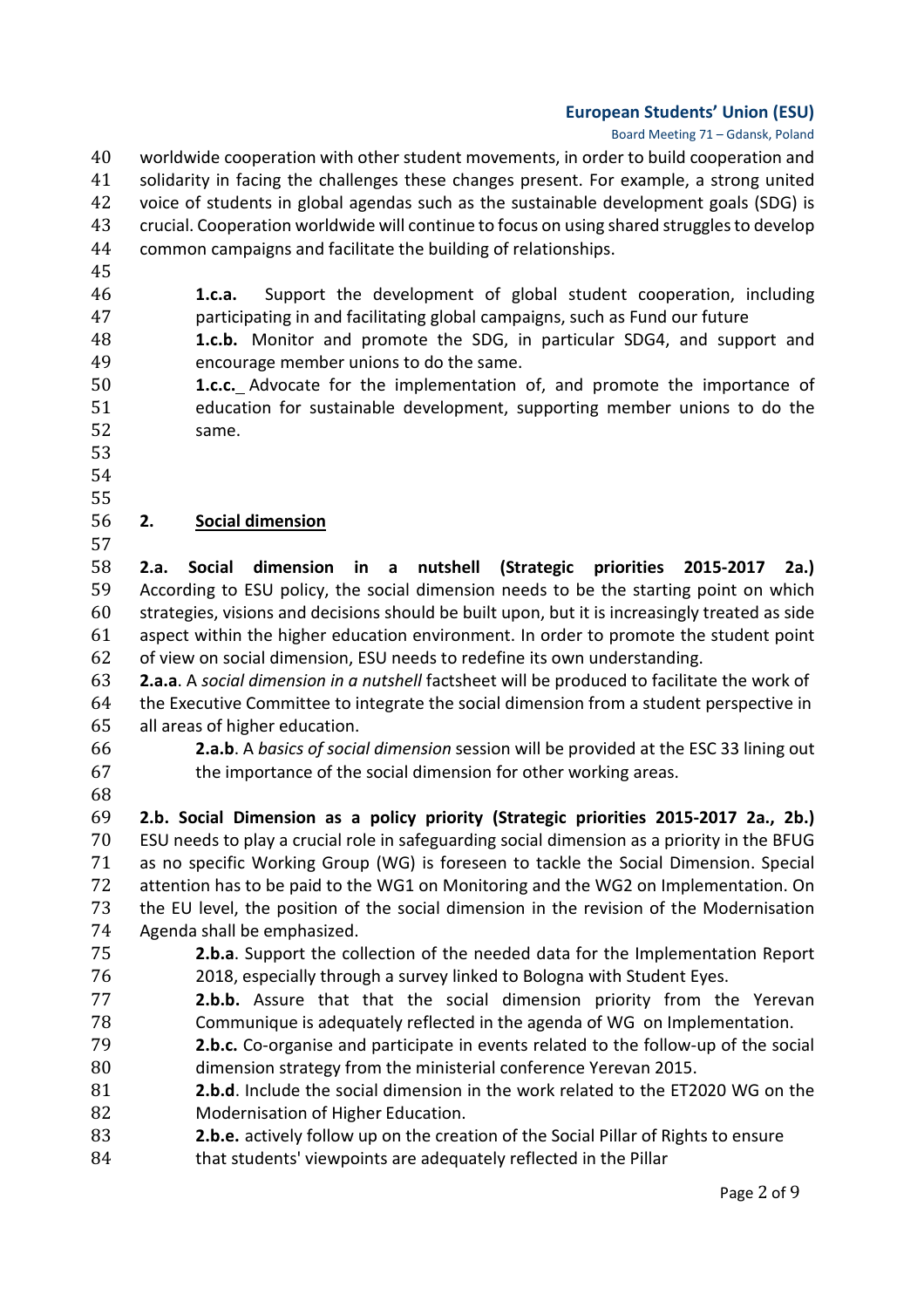Board Meeting 71 – Gdansk, Poland

85 86 **2.c. Marginalized groups (Strategic priorities 2015-2017 2a., 2b., 2d.)** 87 ESU will be monitoring and evaluating marginalized groups in higher education - not only<br>88 in higher education as a whole, but also in ESU as an organisation. A main focus will be put 88 in higher education as a whole, but also in ESU as an organisation. A main focus will be put 89 on students with disabilities. The available research and data shall be used to advocate for 89 on students with disabilities. The available research and data shall be used to advocate for <br>90 a sufficient student support system fostering equal access, retention and completion. 90 a sufficient student support system fostering equal access, retention and completion.<br>91 **2.c.a.** Specifically research experiences of disabled students and develop ES

- 91 **2.c.a.** Specifically research experiences of disabled students and develop ESU's strategy for tackling barriers met by students with disabilities. 92 strategy for tackling barriers met by students with disabilities.<br>93 **2.c.b.** Follow up on the definition of marginalized groups in
- 93 **2.c.b.** Follow up on the definition of marginalized groups in Europe and their<br>94 **19.1** inclusion in the BFUGs strategy as well as on other European platforms 94 inclusion in the BFUGs strategy as well as on other European platforms<br>95 emphasizing the inclusion of ESUs priorities in the relevant documents. 95 emphasizing the inclusion of ESUs priorities in the relevant documents.<br>96 **2.c.c.** Use EUROSTUDENT and other available data as a starting point for an 96 **2.c.c.** Use EUROSTUDENT and other available data as a starting point for an<br>97 **2.** armamentarium for a sufficient student support system, cooperating with the 97 **armamentarium for a sufficient student support system, cooperating with the 98** and public responsibility cluster.
- 98 public responsibility cluster.<br>99 **2.c.d.** Provide trainings and r 99 **2.c.d.** Provide trainings and materials in order to enable ESU to act as a role model 100 for inclusive organisations. for inclusive organisations.
- 101<br>102

### 102 **2.d. Promotion of Students' Rights** (**Strategic priorities 2015-2017 2a., 2d.)**

- 103 Starting from the Student Rights Charter, ESU will line out advocacy goals for fair<br>104 treatment of students. Specifically, the situation on students in internships during and 104 treatment of students. Specifically, the situation on students in internships during and 105 directly after their studies will be analysed. 105 directly after their studies will be analysed.<br>106 **2.d.a.** Based on the ESU policy, a lob
- **2.d.a.** Based on the ESU policy, a lobby strategy on how to fight against unpaid<br>107 hternships and inappropriate working environments both during and after
- 107 internships and inappropriate working environments both during and after<br>108 studies will be developed. As a part of this, ESU will define and promote wh 108 studies will be developed. As a part of this, ESU will define and promote what a<br>109 set all internship is, to ensure that the word is exclusively used to refer to activitie 109 real internship is, to ensure that the word is exclusively used to refer to activities<br>110 with an educational purpose.
- 110 with an educational purpose.<br>111 **2.d.b.** Review the student's rig
- 111 **2.d.b.** Review the student's rights charter and develop a set of indicators what fair<br>112 treatment means and how thev can be implemented. treatment means and how they can be implemented.
- 113<br>114

### 114 **2.e. Global Access Movement (Strategic priorities 2015-2017 2c.)**

- 115 The global aspect of solidarity and the fight against an unjust and unequal higher 116 education sector shall be the main aspect of ESU's related work. 116 education sector shall be the main aspect of ESU's related work.<br>117 **2.e.a** Liaise with the European Access Network (EAN) an
- 117 **2.e.a** Liaise with the European Access Network (EAN) and Global Access to Post-<br>118 Secondary Education (GAPS) with the aim to define ESU's role in GAPS while 118 Secondary Education (GAPS) with the aim to define ESU's role in GAPS while<br>119 serversing the 2nd World Congress on Global Access on postsecondary education.
- 119 preparing the 2nd World Congress on Global Access on postsecondary education.<br>120 **2.e.b**. Support refugee students together with member unions through the funds **2.e.b**. Support refugee students together with member unions through the funds 121 in the re-granting scheme.
- 121 in the re-granting scheme.<br>122 **2.e.c.** Disseminate the rese 122 **2.e.c.** Disseminate the research done on the recognition of refugee's qualifications amongst involved stakeholders.
- 124<br>125

### 125 **2.f. Solidarity and Human rights (Strategic priorities 2015-2017 2e.)**

## 126 **2.f.1. Solidarity and partnerships**

- 127 ESU will continue to stand in solidarity with students and academics when- and wherever<br>128 there are breaches of academic and fundamental human rights. Our strengthened global
- 128 there are breaches of academic and fundamental human rights. Our strengthened global<br>129 network in the wake of the Bergen Declaration should be used as a platform for student
- network in the wake of the Bergen Declaration should be used as a platform for student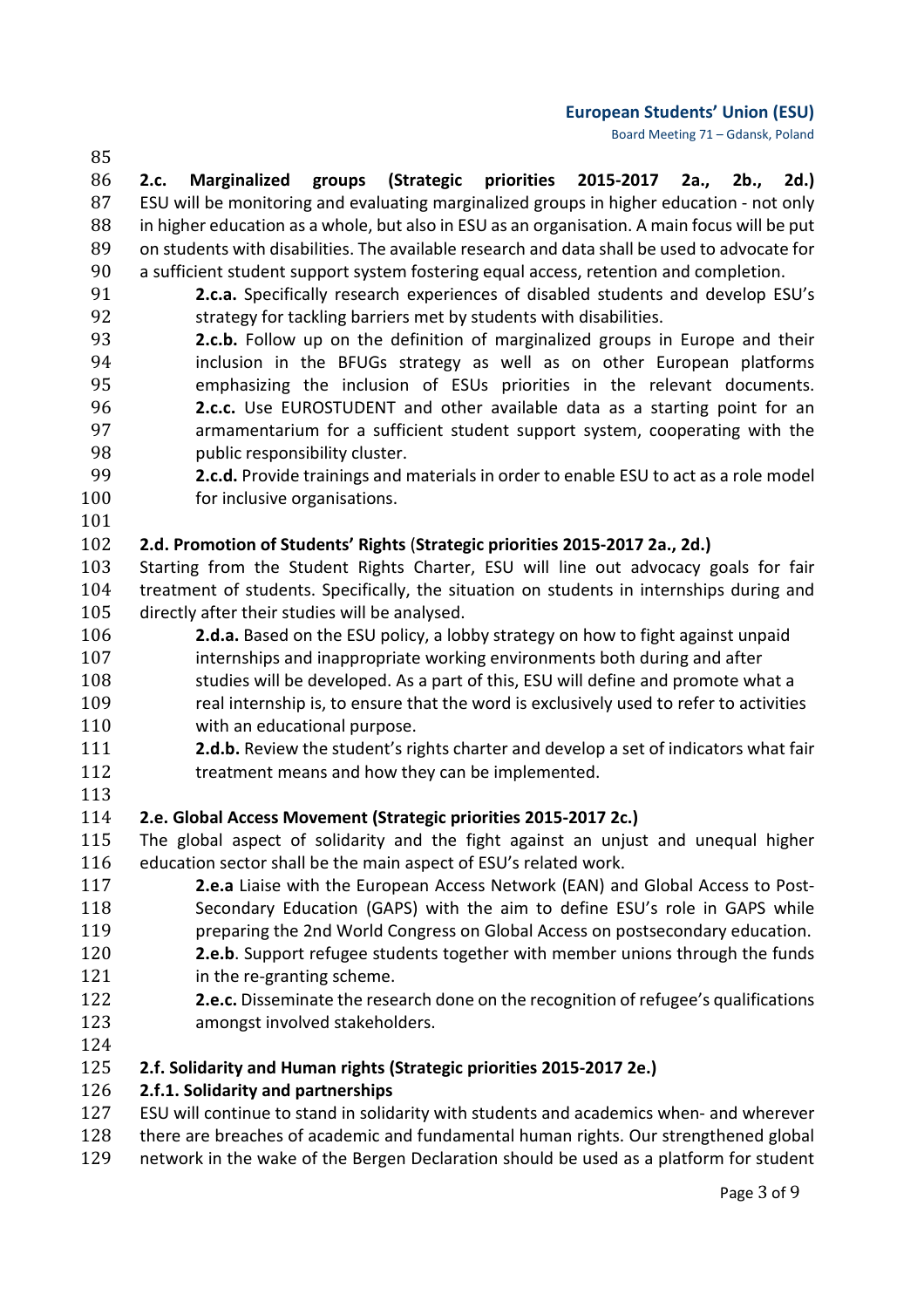#### Board Meeting 71 – Gdansk, Poland

- 130 unions to support each other on students' rights to participate and to have a safe learning<br>131 environment. 131 environment.<br>132 **2.f.1.a**
- **2.f.1.a.** Use the global student movement as a platform for cooperation on human 133 rights through existing partnerships and building new ones.
- 133 rights through existing partnerships and building new ones.<br>134 **2.f.1.b.** Build strategies to ensure safe student's partici 134 **2.f.1.b.** Build strategies to ensure safe student's participation together with 135
- 135 Scholars at Risk (SAR).<br>136 **2.f.1.c.** Engage activel **2.f.1.c.** Engage actively to support the development of inclusive and democratic 137 student movements in closed and non-democratic areas. 137 student movements in closed and non-democratic areas.<br>138 **2.f.2. Promoting human rights and raising awareness about atta**

**2.f.2. Promoting human rights and raising awareness about attacks**<br>139 Representing a student perspective on human rights and academic f 139 Representing a student perspective on human rights and academic freedom, our human<br>140 rights and solidarity strategy clearly states that ESU should speak out against attacks on 140 rights and solidarity strategy clearly states that ESU should speak out against attacks on<br>141 human rights including subtle ones which are seen more often in European countries. ESU 141 human rights including subtle ones which are seen more often in European countries. ESU<br>142 will stress the importance of being vigilant of any minor violations and grey areas, as both 142 will stress the importance of being vigilant of any minor violations and grey areas, as both<br>143 biological and ideological attacks on education and academic freedom have been frequent 143 physical and ideological attacks on education and academic freedom have been frequent<br>144 last vears.

- 144 last years.<br>145 **2.f 2.f.2.a.** Monitor and inform the organisation on concerning developments in the 146 human rights area. seeking media attention when deemed necessary. 146 human rights area, seeking media attention when deemed necessary.<br>147 **2.f.2.b.** Hold courses and trainings on proactive students' work to pron
- 147 **2.f.2.b.** Hold courses and trainings on proactive students' work to promote human<br>148 **148** rights. democracy and peaceful societies. 148 rights, democracy and peaceful societies.<br>149 **2.f.2.c.** Advocate for the right to
- **2.f.2.c.** Advocate for the right to education in times of conflict.<br>150 **2.f.2.d.** Work for a pan-European students at risk scheme.
- 150 **2.f.2.d.** Work for a pan-European students at risk scheme.<br>151 **2.f.2.e.** Ensure that all ESU activities are of a high ethical 151 **2.f.2.e.** Ensure that all ESU activities are of a high ethical standard according to 152 human rights.
- 153<br>154

## 154 **2.g. Equality (Strategic priorities 2015-2017 2e.)**

### **2.g.1. Capacity building and skills development and operational framework of ESU**<br>156 Internal development in ESU is a core working area in the field of Equality and ca

156 Internal development in ESU is a core working area in the field of Equality and can be<br>157 subsumed under two columns: first internal capacity building and skills development and 157 subsumed under two columns: first internal capacity building and skills development and<br>158 second the statutory documents and operational framework.

- 158 second the statutory documents and operational framework.<br>159 **2.g.1.a.** Develop and conduct gender sessions and ses **2.g.1.a.** Develop and conduct gender sessions and sessions related to the area of 160 causality during BMs. ESCs and EC-Meetings. 160 equality during BMs, ESCs and EC-Meetings.<br>161 **2.g.2.b.** Accompany and assist the work
- **2.g.2.b.** Accompany and assist the work of the Task Force on Women's 162 and Representation, assuring the examination of the participation by gender within the 162 Representation, assuring the examination of the participation by gender within the<br>163 organisation and developing a toolkit for making the organisation more equal. 163 organisation and developing a toolkit for making the organisation more equal.<br>164 **• 2.g.1.c.** Revise the Code of Conduct and evaluate the Gender Mainstream
- 164 **2.g.1.c.** Revise the Code of Conduct and evaluate the Gender Mainstreaming 165 strategy and consider an (additional) Equality Strategy. 165 Strategy and consider an (additional) Equality Strategy.<br>166 **2.g.2. Policies External representation and policies**

### 166 **2.g.2. Policies External representation and policies**

- 167 Students still face sexual harassment on a daily basis, but higher education needs to be a<br>168 safe space and free of sexual harassment, towards which ESU will develop policies. For 168 safe space and free of sexual harassment, towards which ESU will develop policies. For 169 further input, the relations with existing networks shall be maintained. 169 further input, the relations with existing networks shall be maintained.<br>170 **2.g.2.b.** Collect arguments against discrimination of women in h
- 170 **2.g.2.b.** Collect arguments against discrimination of women in higher education.<br>171 **2.g.2.c.** Maintain and strengthen the cooperation with relevant networks, such a
- **2.g.2.c.** Maintain and strengthen the cooperation with relevant networks, such as<br>172 **172** International Lesbian. Gav. Bisexual. Transgender. Queer and Intersex Youth & 172 International Lesbian, Gay, Bisexual, Transgender, Queer and Intersex Youth &<br>173 Student Organisation (IGLYO) and European Women's Lobby (EWL). Student Organisation (IGLYO) and European Women's Lobby (EWL).
- 174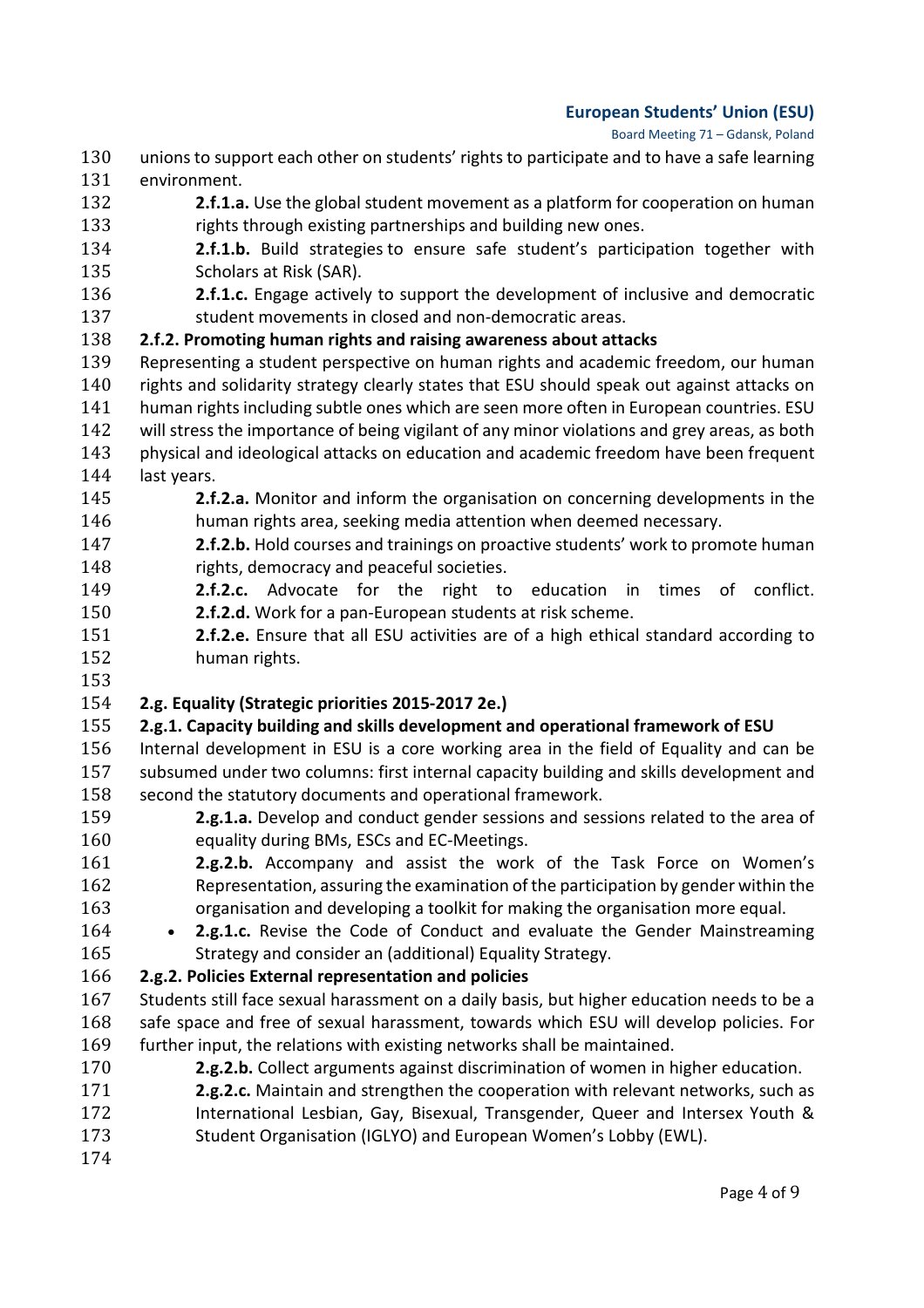175<br>176 176 **3. Quality**

- $\frac{177}{178}$ 178 **3.a. Implementation of student-centred learning in practise (Strategic priorities 2015-** 179 **2017 3a.)**  180 ESU will increase awareness about and facilitate the implementation of Student Centred<br>181 Learning (SCL) as a core accomplishment of ESU in the area of Quality. This is going to be 181 Learning (SCL) as a core accomplishment of ESU in the area of Quality. This is going to be<br>182 aimed not only towards stakeholders, but also towards students' unions. The activities will 182 aimed not only towards stakeholders, but also towards students' unions. The activities will<br>183 be based on PASCL project outcomes. 183 be based on PASCL project outcomes.<br>184 **3.a.a.** Integrate the peer asses.
- **3.a.a.** Integrate the peer assessment based on the SCL concept to the procedures 185 of the QA pool of ESU. 185 of the QA pool of ESU.<br>186 3.a.b. Provide additio
- 186 3.a.b. Provide additional extensive trainings on the area of SCL to QA pool 187 187 members.<br>188 3.a.c. Deve
- 188 3.a.c. Develop a platform of peer learning in the area of SCL for member unions<br>189 3.a.d. Assure the treatment of SCL as a priority topic in all three BFUG workir
- 189 3.a.d. Assure the treatment of SCL as a priority topic in all three BFUG working<br>190 sproups groups
- 191
- 192<br>193

### 193 **3.b. Policies on digitalisation and cross-border QA (Strategic priorities 2015-2017 3a.)**

194 ESU will be revising its' policy on Quality of Higher Education. There are a couple of 195 important factors, caused by changes in education in recent years, which have to be taken 195 important factors, caused by changes in education in recent years, which have to be taken<br>196 into consideration: digitalisation, which is becoming a prominent tool, and cross border 196 into consideration: digitalisation, which is becoming a prominent tool, and cross border<br>197 OA, which is starting to have a significant role in Quality assurance. ESU needs to assure 197 QA, which is starting to have a significant role in Quality assurance. ESU needs to assure 198 that these are developing in a favourable way for increased quality of education. that these are developing in a favourable way for increased quality of education.

- 199<br>200
	-
- 200 **3.b.a.** Developing policy on cross border QA<br>201 **3.b.b.** Developing policy on digitalization and 201 **3.b.b.** Developing policy on digitalization and modernisation of the HE<br>202 **3.b.c.** Assure the adequate treatment of new developments in the fiel
- 202 **3.b.c.** Assure the adequate treatment of new developments in the field of quality<br>203 of education in the BFUG WG 3 on New Bologna Goals of education in the BFUG WG 3 on New Bologna Goals
- 204
- 205

## 206 **3.c. Developing guidelines on constructing learning outcomes in non-formal and**

207 **informal education (Strategic priorities 2015-2017 3e.)**  208 Learning outcomes in non-formal and informal learning are difficult to define due to lack<br>209 of insight in all parts of the learning process. ESU will tackle the difficulties in definition, in 209 of insight in all parts of the learning process. ESU will tackle the difficulties in definition, in 210 order to remove barriers for designing flexible higher education programs. 210 order to remove barriers for designing flexible higher education programs.<br>211 **3.c.a.** Developing official guidelines on learning outcomes in no

- 211 **3.c.a.** Developing official guidelines on learning outcomes in non-formal and 212
- 212 informal learning.<br>213 **3.c.b.** Disseminati 213 **3.c.b.** Disseminating of the guidelines among member unions and other relevant 214 stakeholders<br>215 **3.c.c.** Revising
- **3.c.c.** Revising and extending policy on non-formal education and informal learning 216
- 

### $217$ <br> $218$ 218· **3.d. Monitoring and promoting of the European Standards and Guidelines (ESG)**  219 **(Strategic priorities 2015-2017 3b.)**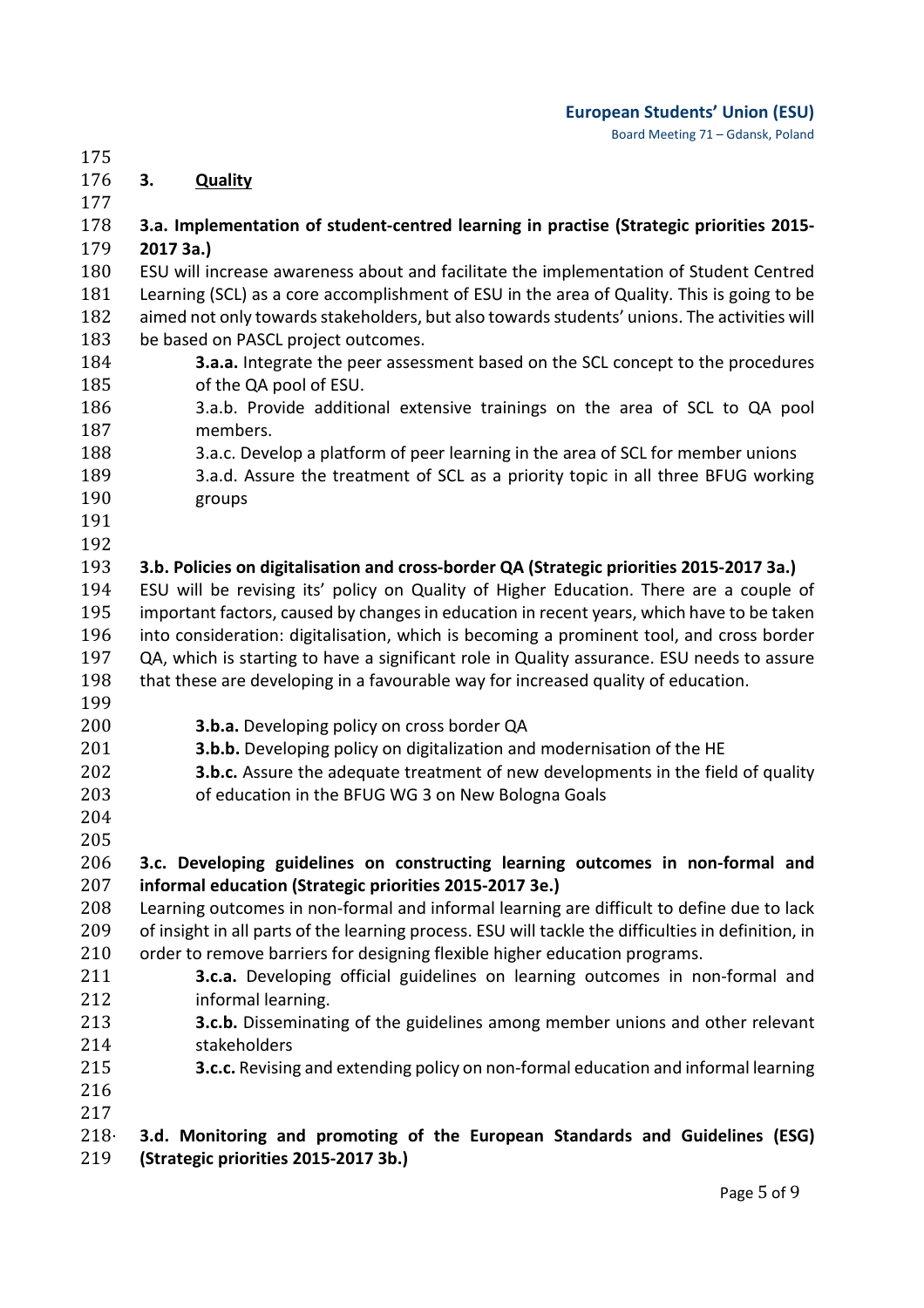#### Board Meeting 71 – Gdansk, Poland

- 220 **T**he ESG 2015 need to be common knowledge of stakeholders, full understanding of the
- 221 revision has to be promoted. ESU will monitor their implementation and understanding<br>222 throughout Europe, supporting the member unions.
- 222 throughout Europe, supporting the member unions.<br>223 **3.d.a.** Use EQUIP project materials and delive
- **3.d.a.** Use EQUIP project materials and deliverables to raise awareness about the 224 ESG revision and collect feedback of students on the implementation of the revised 224 ESG revision and collect feedback of students on the implementation of the revised<br>225 ESG.
- 225 ESG.<br>226 **3.d.b** 226 **3.d.b.** Support member unions to accompany the adjustments of QA systems in 227 227 their country through a webinar.<br>228 **3.d.c.** Provide additional and ext
- 228 **3.d.c.** Provide additional and extensive trainings on the area of ESG to QA pool 229 members
- 230
- 231<br>232 232 **3.e. Collection of good practices of quality in education (Strategic priorities 2015-2017**
- 233 **3a., 3b., 3c., 3e.)**  234 The challenges within quality in education are rapidly developing. NUSes can learn from<br>235 each other how to overcome obstacles and improve their practices in that field. ESU 235 each other how to overcome obstacles and improve their practices in that field. ESU<br>236 should create an accessible platform for sharing knowledge among Board members.
- 236 should create an accessible platform for sharing knowledge among Board members.<br>237 **3.e.a.** Collect good practices in an open and accessible way from ESUs members 237 **3.e.a.** Collect good practices in an open and accessible way from ESUs members.<br>238 **3.e.b.** Evaluate the input given by the board until BM Malta.
- 238 **3.e.b.** Evaluate the input given by the board until BM Malta.<br>239 **3.e.c.** Explore possible further use, ways of publication and in
- 239 **3.e.c.** Explore possible further use, ways of publication and in in-depth research in 240 the gathered good practices 240 the gathered good practices<br>241 **3. f. Advocate for automatic recogn**
- 241 **3. f. Advocate for automatic recognition of degrees and accreditation decisions**
- 242 Different aspects of recognition are discussed in the European arena in 2017. ESU will<br>243 participate in the related meetings in both the relevant EU and EHEA bodies, while 243 participate in the related meetings in both the relevant EU and EHEA bodies, while 244 emphasising the students view according to our policies. 244 emphasising the students view according to our policies.<br>245 **3.f.a.** Monitor development and take active involv
- 245 **3.f.a.** Monitor development and take active involvement in the revision of the Key<br>246 **Competencies Framework**. 246 Competencies Framework.<br>247 3.f.b. Monitor and contribu
- 247 3.f.b. Monitor and contribute to the process of revision of the Recommendation<br>248 on the European Qualification Framework 248 on the European Qualification Framework<br>249 **3.f.c.** Assure the discussion of Learning out
- 249 **3.f.c.** Assure the discussion of Learning outcomes in the BFUG AG 4 on the Diploma<br>250 Supplement Supplement
- 251<br>252

### 252 **4. Public responsibility, financing and governance**

## 253<br>254

- 254 **4a. Commodification (Strategic priorities 2015-2017 4.a.)** 255 With the increasing interest in public higher education from businesses and policymakers<br>256 as a tool for employability, economic growth of the society, and for the short term interest 256 as a tool for employability, economic growth of the society, and for the short term interest<br>257 of the industries, we are seeing an increased level of commodification of higher 257 of the industries, we are seeing an increased level of commodification of higher<br>258 education. ESU will work towards creating awareness of the dangers of commodification 258 education. ESU will work towards creating awareness of the dangers of commodification<br>259 in higher education. 259 in higher education.<br>260 **4.a.a.** Use da
- 260 **4.a.a.** Use data from the questionnaire on commodification of higher education to 261 map the level of commodification in higher education systems in Europe, to be 262 used as a tool for advocating against the dangers of commodification.
- 262 used as a tool for advocating against the dangers of commodification.<br>263 **4.a.b.** Create an overview of the policy updates on commodific 263 **4.a.b.** Create an overview of the policy updates on commodification from<br>264 stakeholders within higher education to be used for further strategic advocacy. stakeholders within higher education to be used for further strategic advocacy.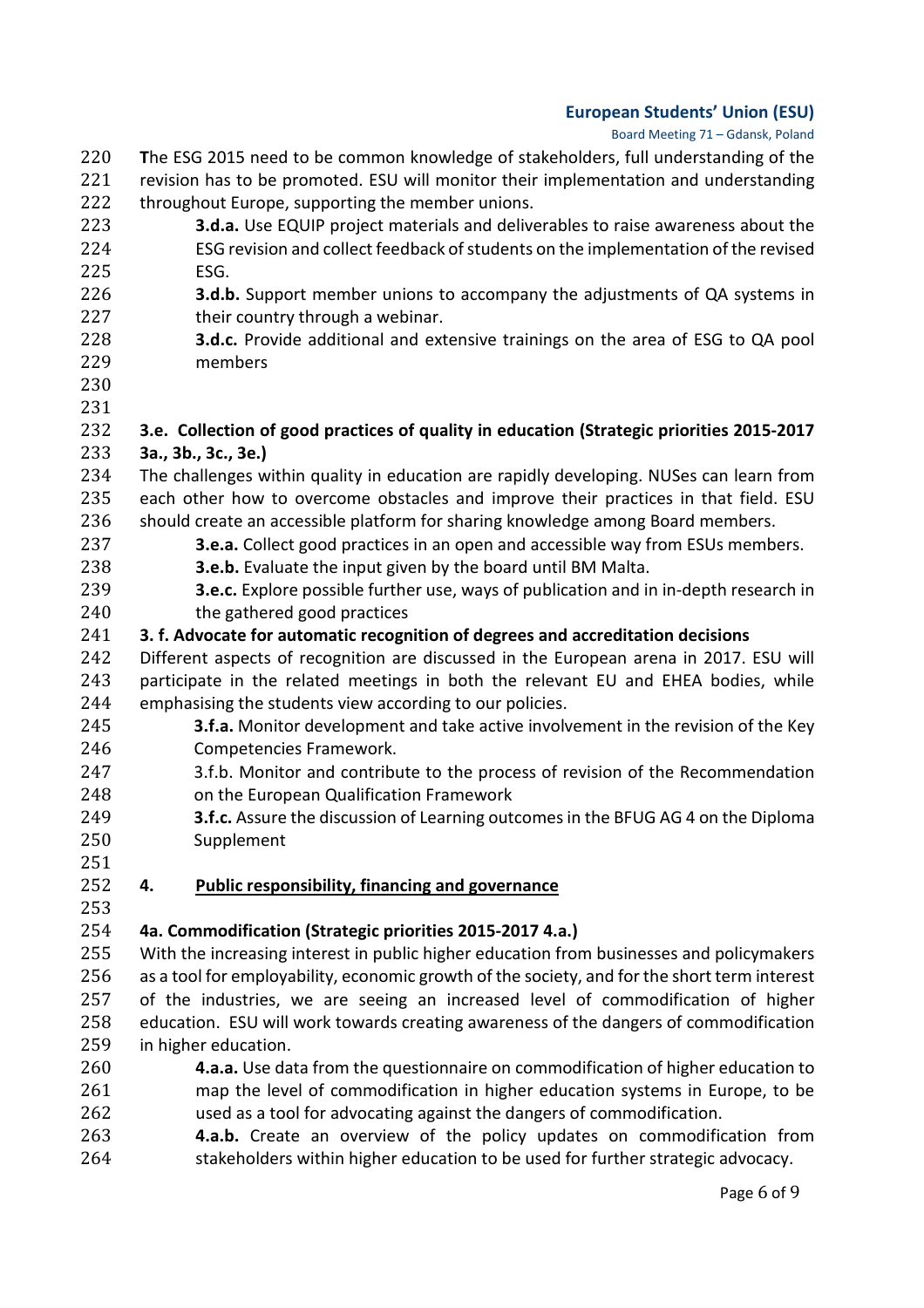Board Meeting 71 – Gdansk, Poland

265 **4.a.c.** Deliver a set of actions aiming to create a room in the public space for 266 highlighting the dangers of commodification. highlighting the dangers of commodification.

267<br>268 268 **4b. Public funding (Strategic priorities 2015-2017 4.b.)** 269 With the ongoing massification of HE, ESU will work towards increased public funding for 270 higher education, addressing the funding gap and austerity measures. ESU will also work<br>271 towards improving data availability for the use of NUSs as a support tool for leading 271 towards improving data availability for the use of NUSs as a support tool for leading<br>272 national struggles 272 national struggles<br>273 **4.b.a.** Advo

- 273 **4.b.a.** Advocate for more public funding to support the aim of quality education<br>274 for all by strategically cooperating with key stakeholders in education on 274 for all by strategically cooperating with key stakeholders in education on<br>275 **European level, identifying common challenges** and mobilising on advocacy. 275 European level, identifying common challenges and mobilising on advocacy.<br>276 **4.b.b.** Improve the availability of transparent data concerning student su
- 276 **4.b.b.** Improve the availability of transparent data concerning student support<br>277 mechanisms and tuition fees within Europe to be used by the member unions. Use 277 mechanisms and tuition fees within Europe to be used by the member unions. Use<br>278 EUROSTUDENT for more effective means of data collection and popularise it for 278 EUROSTUDENT for more effective means of data collection and popularise it for<br>279 more data sets where students are the main source of data collection. more data sets where students are the main source of data collection.
- 280

### 281 282 **4.c. Meaningful student participation (Strategic priorities 2015-2017 4.c.)**

283 Higher education is used as a tool to solve an increasing number of problems that society<br>284 is facing today. In order to face these changes, the affected partners are required to be 284 is facing today. In order to face these changes, the affected partners are required to be 285 involved in all stages of the decision-making. ESU would like to see a strengthening of the 285 involved in all stages of the decision-making. ESU would like to see a strengthening of the 286 involvement of students and students' unions in the governance and policy making 286 involvement of students and students' unions in the governance and policy making<br>287 regarding higher education and other areas that have an effect on students.

- 287 regarding higher education and other areas that have an effect on students.<br>288 **4.c.a.** Showcase good examples of increased student participation 288 **4.c.a.** Showcase good examples of increased student participation in decision 289 making processes to facilitate peer learning through them. 289 making processes to facilitate peer learning through them.<br>290 **4.c.b.** Advocate for students' and students' unions being.
- 290 .**4.c.b.** Advocate for students' and students' unions being included in developing 291 National Skills Strategies and implementing the actions laid out in the New Skills<br>292 Agenda for Europe. 292 Agenda for Europe.<br>293 **4.d. Multiple Purposes of F**

### 293 **4.d. Multiple Purposes of Higher Education (Strategic priorities 2015-2017 4.d.)**

- 294 As a cross cutting issue, ESUs views on the multiple purposes of higher education shall be 295 integrated in the work throughout the clusters. 295 integrated in the work throughout the clusters.<br>296 **4.d.a.** Advocate towards inclusion of E
- 296 **4.d.a.** Advocate towards inclusion of ESU positions in the proposal on tertiary<br>297 education graduate tracking mechanism developed by the European Commission. 297 education graduate tracking mechanism developed by the European Commission.<br>298 **4.d.b.** Give input to the Council of Europe (CoE) initiatives supporting the multiple
- 298 **4.d.b.** Give input to the Council of Europe (CoE) initiatives supporting the multiple<br>299 https://www.purposes.of higher education, especially regarding democratic competences. purposes of higher education, especially regarding democratic competences.
- 300
- 

#### 301<br>302 302 **5. Organisational development and capacity building**

303

- 304 **5. a. Internal strategies and structures (Strategic priorities 2015-2017 5.a.)** 305 Internal strategies and structures shall be put in place in order to assure the smooth<br>306 internal proceedings between Presidency, EC members, Coordinators and staff. 306 internal proceedings between Presidency, EC members, Coordinators and staff.<br>307 **5.a.a.** Involve the whole EC and coordinators in policy development towar
- 307 **5.a.a.** Involve the whole EC and coordinators in policy development towards BFUG, EU, CoE.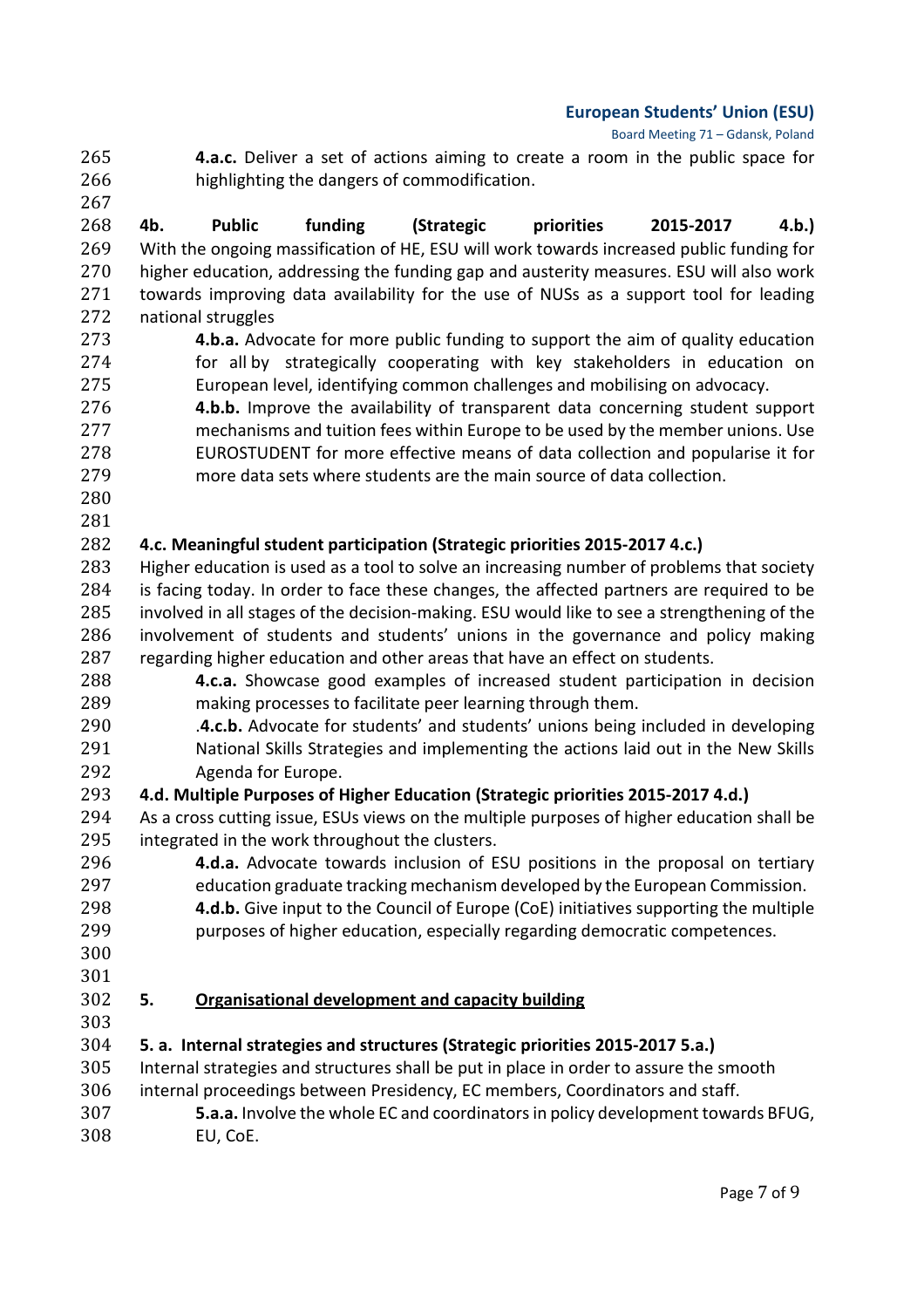Board Meeting 71 – Gdansk, Poland

- 309 **5.a.b.** Take the necessary steps to assure the timely preparation of Bologna with 310 Student Eyes.<br>311 **5.a.c** Create
- **5.a.c** Create an informal network between the EC and member unions on 312 information sharing and to coordinate advocacy work related to BGUF meetings 312 information sharing and to coordinate advocacy work related to BGUF meetings<br>313 and in general on EHEA/BFUG topics.
- 313 and in general on EHEA/BFUG topics.<br>314 **5.a.d** Help and support member un **5.a.d** Help and support member unions in their struggle to be heard by their<br>315 ministries on issues related to the BFUG and the upcoming Ministerial Conference. 315 ministries on issues related to the BFUG and the upcoming Ministerial Conference.<br>316 **5.a.e** EHEA/BFUG to be one of the topic addressed at either ESC34 or BM73
- 316 **5.a.e** EHEA/BFUG to be one of the topic addressed at either ESC34 or BM73
- 317 seminar. Particularly the topics of New Goals and Implementation.<br>318 **5.a.f** Prioritise the aims lined out in the financial strategy, such as
- 318 **5.a.f** Prioritise the aims lined out in the financial strategy, such as neat financial 319 management and decreasing debts towards ESU. 320 **5.a.g** Ensure a stable situation in the secretariat and promote a productive and
- 321 pleasant work environment for employed staff.<br>322 **5.a.h** Establish a culture of feedback and follo **5.a.h** Establish a culture of feedback and follow up of fulfilment of tasks at EC<br>323 meetings for EC members and Coordinators including the work regarding the 323 meetings for EC members and Coordinators including the work regarding the 324 buddy system.
- 325<br>326

### 326 **5.b. Capacity building (Strategic priorities 2015-2017 5.a.)**

327 Capacity building in ESU is serving the purpose of organisational development. It does not<br>328 only address the (s)elected representatives, but shall as well be functioning as a support 328 only address the (s)elected representatives, but shall as well be functioning as a support 329 measure for the whole organisation. The field needs better definition and additional 329 measure for the whole organisation. The field needs better definition and additional<br>330 information about the Pool of Trainers in order to make it accessible and facilitating the 330 information about the Pool of Trainers in order to make it accessible and facilitating the<br>331 transfer and exchange of experience, knowledge and good practice amongst our member 331 transfer and exchange of experience, knowledge and good practice amongst our member<br>332 unions.

- 332 unions.<br>333 333 **5.b.a.** Encourage ESU (s)elected representatives and staff who provide training 334 sessions to to attend external training sessions for additional input.<br>335 **5.b.b**. Develop an effective procedure and a platform for discussing port-
- 335 **5.b.b**. Develop an effective procedure and a platform for discussing policies before<br>336 events and ensure sufficient time slots for unions for sharing best practices. 336 events and ensure sufficient time slots for unions for sharing best practices.<br>337 **5.b.c.** Raise awareness of cultural differences and foster openness bet
- 337 **5.b.c.** Raise awareness of cultural differences and foster openness between<br>338 hetworks at internal meetings through training sessions. 338 networks at internal meetings through training sessions.<br>339 **5.b.d.** Explore different/new ways of capacity building in a
- 339 **5.b.d.** Explore different/new ways of capacity building in addition to the traditional 340 ones. For example, by evaluating the use of the online platform for the Fund our 341
- 341 Future Campaign for sharing best practices<br>342 **5.b.e.** Find funding for training for trainers 342 **5.b.e.** Find funding for training for trainers and concentrate on training for the
- 343 most crucial areas which NUSes need the most.<br>344 **5.b.f.** Promote the Pool of Trainers among mem
- **5.b.f.** Promote the Pool of Trainers among members and encourage its usage.<br>345 **5.b.g.** Develop a user-friendly environment for member unions applying for 345 **5.b.g.** Develop a user-friendly environment for member unions applying for the 346 Pool of Trainers' support.<br>347 **5.b.h.** ESU will support the
- 
- 347 **5.b.h.** ESU will support the work of member organizations in sharing information 348 on ongoing EU policy making processes so that NUS that are willing to do so can<br>349 support ESU's work on national level. support ESU's work on national level.
- 
- 350<br>351 351 **5.c. Membership (Strategic priorities 2015-2017 5.c.,d.,e.) 5.c.1**
- 352 **Towards a revised Membership Strategy**